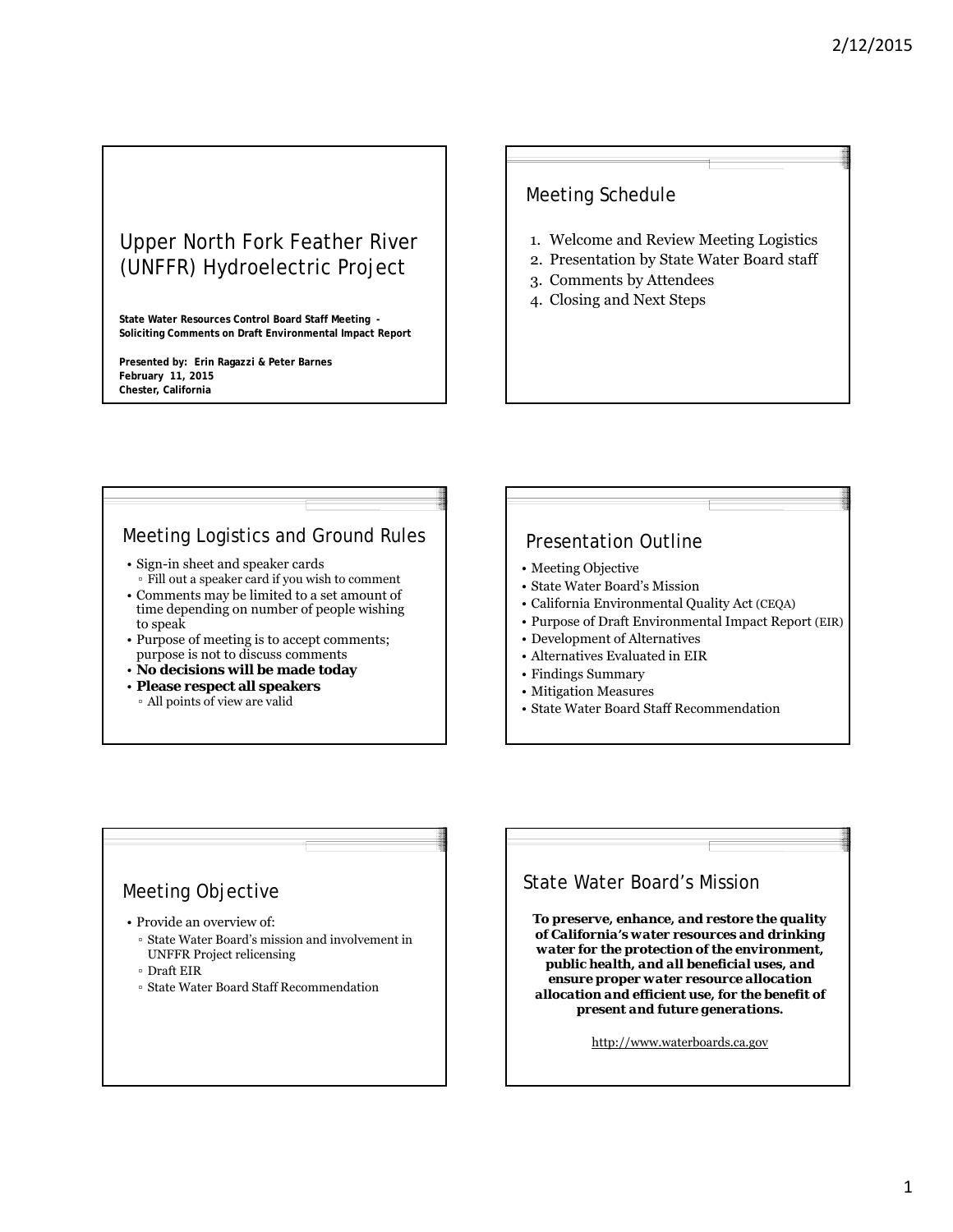### Why is the State Water Board involved?

- State Water Board conditions hydroelectric projects via issuance of water quality certifications (Section 401 of Clean Water Act)
	- Protect water quality standards
		- Beneficial Uses
		- Water Quality Objectives
		- Anti-degradation Requirements

### CEQA

- State Water Board is making a discretionary decision with respect to issuance of a water quality certification and must comply with CEQA
- State Water Board is lead agency
	- Responsible for development of environmental document
- State Water Board developed Draft Environmental Impact Report (EIR) for UNFFR Project
	- Represents State Water Board's independent judgment

### Purpose of this Draft EIR - CEQA

- Disclose potential significant adverse environmental impacts associated with the Pacific Gas and Electric's (PG&E) proposed project and alternatives
- Evaluate ability to meet project objectives
- Indicate the manner in which any adverse impacts can be mitigated or avoided
- Facilitate public involvement
- Foster coordination among various governmental agencies

# CEQA Alternative Development

### Settlement Agreement

- Reached in 2004
- Covered many aspects of the UNFFR Project, including recreation facilities development, river sediment management, streamflow for whitewater boating, etc.
- Did not address North Fork Feather River temperature
- Listed as impaired on 303(d) list, and requires consideration as part of the certification process

### Development of Alternatives and Evaluation Process

• State Water Board used a tiered approach – known as levels 1, 2, and  $3 -$  to develop an array of project alternatives that could reduce water temperatures in the North Fork Feather River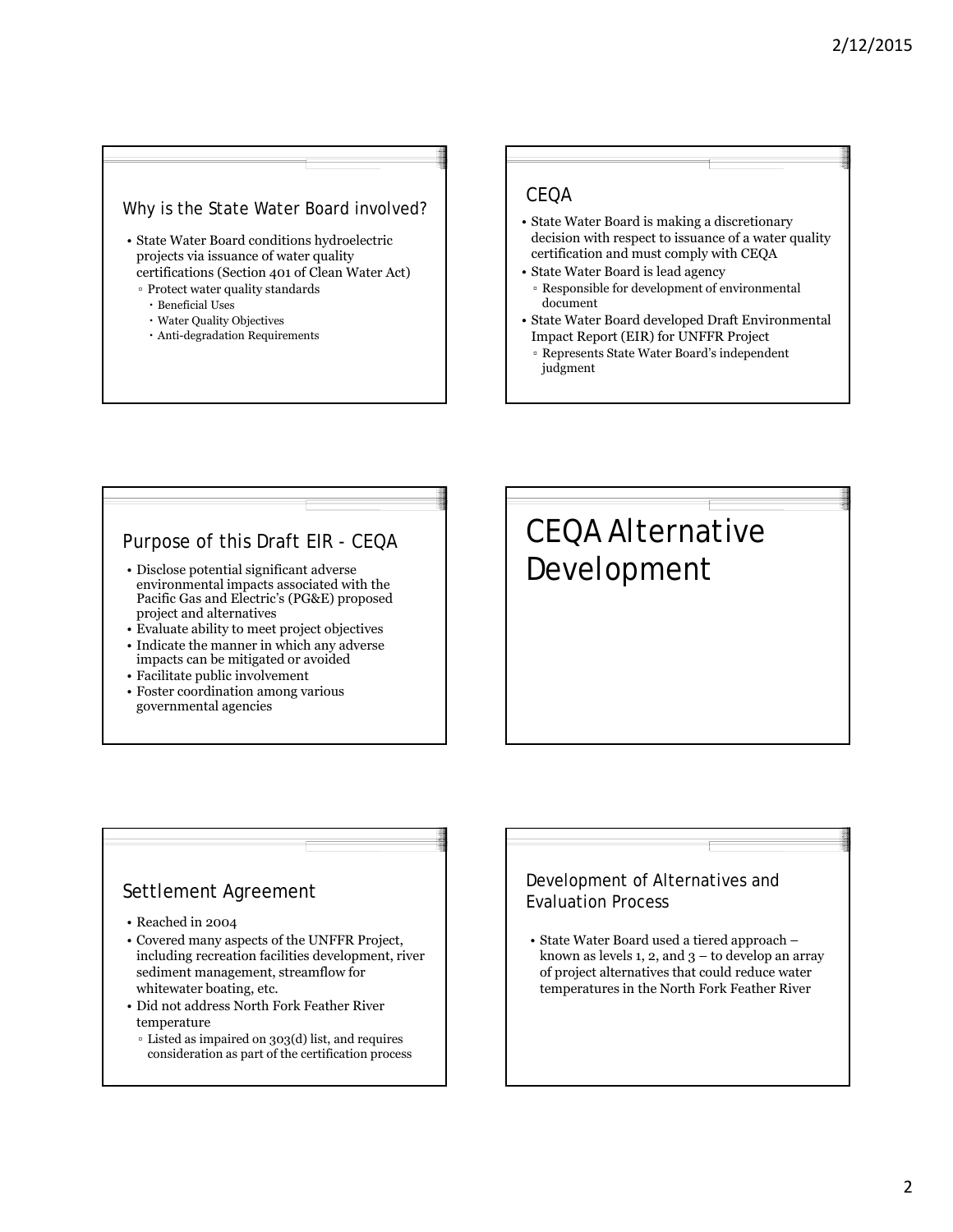### Level 1 and Level 2 Reports

- Level 1 " Cast a wide net" to capture all possible water quality measures and then subject them to initial screening criteria:
	- Effectiveness and Reliability
	- Technological Feasibility and Constructability
	- **Logistics**
	- Reasonableness
	- Fatal Flaws
- Level 2 Screened remaining alternatives using additional criteria:

**Appendix D** 

- Environmental Challenges
- Economic Feasibility

### Level 3 Report

- 16 discrete alternatives were advanced from Level 2, including those within and outside the UNFFR Project boundary
- No detailed screening of alternatives was conducted for reaches outside of the UNFFR Project boundary in the Level 3 analysis



Evaluated in EIR

### Outcome of Level 3 Analysis

- Four possible modifications to UNFFR Project facilities or operations that would reduce North Fork Feather River mean daily water temperatures to varying degrees:
	- Thermal curtain at Prattville intake on Lake Almanor ▫ Thermal curtain near Caribou No. 1 and No. 2 intakes on Butt Valley reservoir
	- Modify Canyon dam low level outlets and increase releases up to 600 cubic feet per second, while decreasing releases to Prattville intake
	- Use Caribou powerhouse No. 1 preferentially over Caribou powerhouse No. 2

### Proposed UNFFR Project

- Composed of:
	- PG&E's application to Federal Energy Regulatory Commission (FERC); and
- Modifications made in accordance with:
	- 2004 Settlement Agreement
	- Mandatory Conditions (e.g., United States Forest

**Chapter 3** 

- Service 4(e) Conditions)
- FERC Staff Alternative

# Alternatives Evaluated in EIR

#### **Alternative 1 Alternative 2**

- Proposed UNFFR Project with modified minimum instream flows
- Thermal curtains in Lake Almanor and Butt Valley Reservoir
- Increased Canyon Dam flows during summer months
	- \* Impacts associated with staff's proposed recommendation are disclosed in the EIR, where appropriate. Such impacts are a subset of the impacts associated with Alternatives 1.

flows

Reservoir

• Proposed UNFFR Project with modified minimum instream

• Thermal curtains in Lake Almanor and Butt Valley

# **Chapter 4**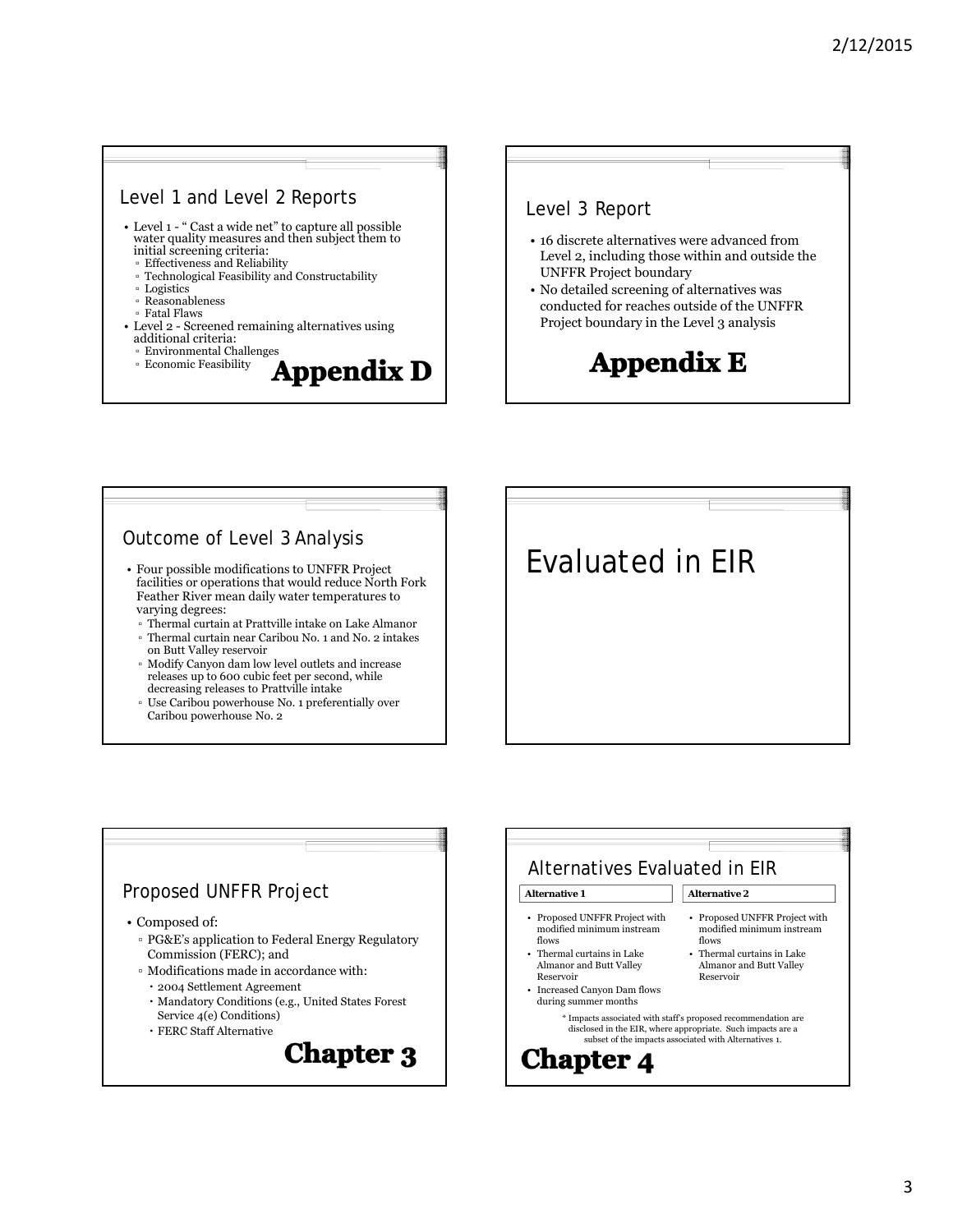## Findings – Summary

- In looking at impacts of the proposed alternatives, Draft EIR looks at effects on the North Fork Feather River and Lake Almanor
- In general, modeling of proposed alternatives estimates a 0.8-2.0°C (Alternative 1) or 0.2- 1.3°C (Alternative 2) temperature reduction in the North Fork Feather River when compared to the Present Day alternative in August of warmest years

### Findings – Summary (continued)

- Currently in August of a normal water year most of the North Fork Feather River would have temperatures exceeding 20°C
- With implementation of Alternative 1, in August of a normal water year, only the Poe Reach would have temperatures exceeding 20°C; however, the coldwater habitat in Lake Almanor would be reduced from 5% to 4% of total lake volume

### Mitigation Measures

- Approval of Construction Activities by the State Water Board
	- Mitigation Measure GGS-1: Turbidity and Total Suspended Solids
- Mitigation Measure WQ-8: Hazardous Materials

# **Table ES-1 Executive Summary**

# Mitigation Measures (continued)

- Mitigation Measure WQ-1: Implement Temperature and Operations Coordination and Augment Stocking of Coldwater Fishery following Critically Dry Water Years
	- Reduces uncertainty associated with summer coldwater habitat estimates for Lake Almanor by increasing the base of monitoring information to improve the understanding of coldwater habitat conditions
	- Improve the ability of the coldwater fishery to recover after critically dry water years.

### Mitigation Measures (continued)

- Multiple mitigation measures necessary for protection of biological resources.
- Additional mitigation measures related to cultural resources, traffic control, noise, and emissions.
- PG&E agreed to implement many of these mitigation measures